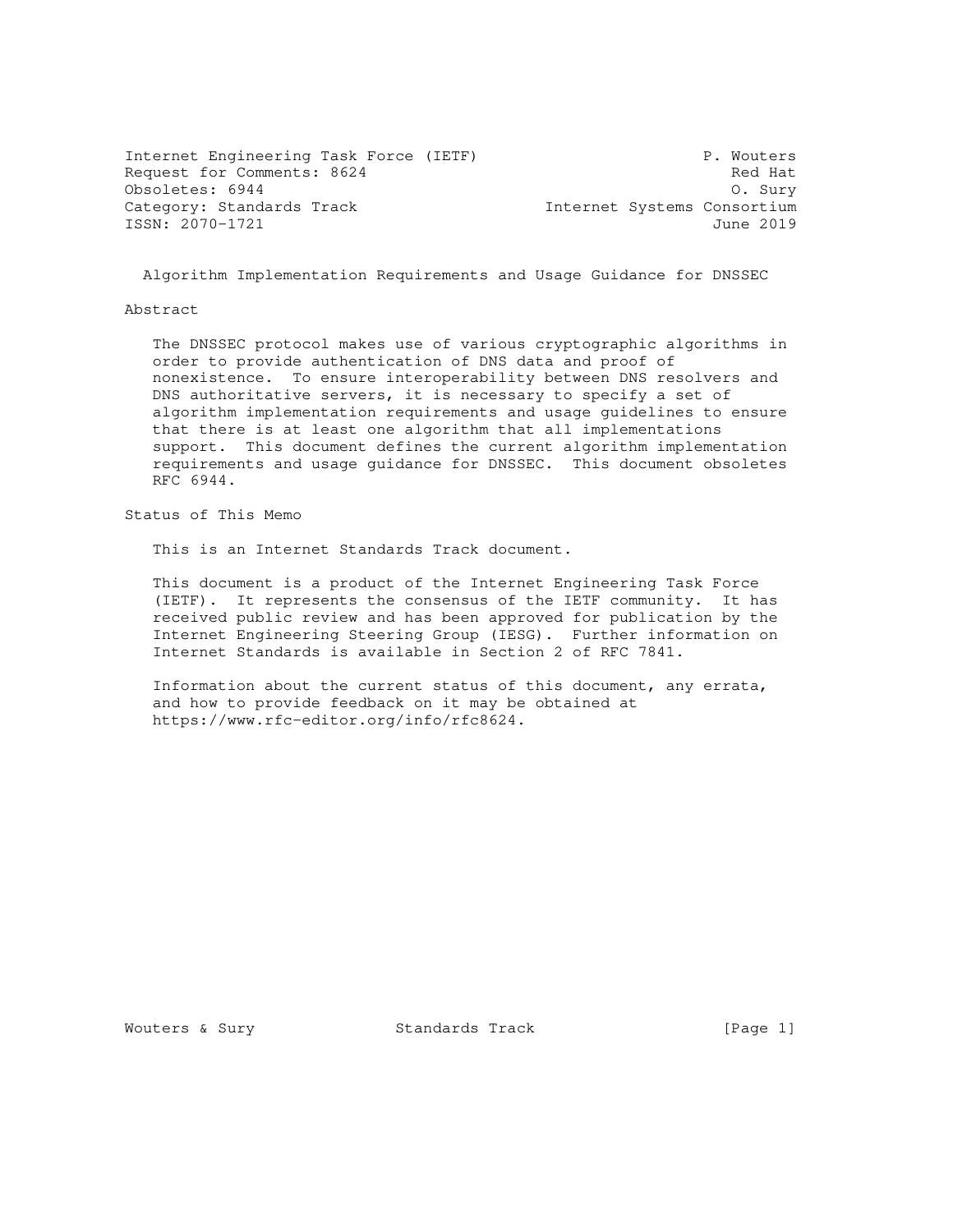# Copyright Notice

 Copyright (c) 2019 IETF Trust and the persons identified as the document authors. All rights reserved.

 This document is subject to BCP 78 and the IETF Trust's Legal Provisions Relating to IETF Documents

 (https://trustee.ietf.org/license-info) in effect on the date of publication of this document. Please review these documents carefully, as they describe your rights and restrictions with respect to this document. Code Components extracted from this document must include Simplified BSD License text as described in Section 4.e of the Trust Legal Provisions and are provided without warranty as described in the Simplified BSD License.

Table of Contents

|      | Introduction                                             | 3  |
|------|----------------------------------------------------------|----|
| 1.1. | Updating Algorithm Implementation Requirements and Usage |    |
|      |                                                          | 3  |
| 1.2. | Updating Algorithm Requirement Levels                    | 3  |
| 1.3. |                                                          | 4  |
| 2.1  | Conventions Used in This Document                        | 4  |
| 3.   |                                                          | 5  |
| 3.1. |                                                          | 5  |
| 3.2. | DNSKEY Algorithm Recommendation                          | 6  |
|      | 3.3. DS and CDS Algorithms                               | 7  |
|      | 3.4. DS and CDS Algorithm Recommendation                 |    |
| 4.   |                                                          | 8  |
| 5.   | Operational Considerations                               | 8  |
| 6.   |                                                          | 8  |
| 7.   |                                                          | 9  |
| 7.1. | Normative References                                     | 9  |
| 7.2. | Informative References                                   | 10 |
|      | Acknowledgements                                         | 11 |
|      | Authors' Addresses                                       | 11 |

Wouters & Sury Standards Track [Page 2]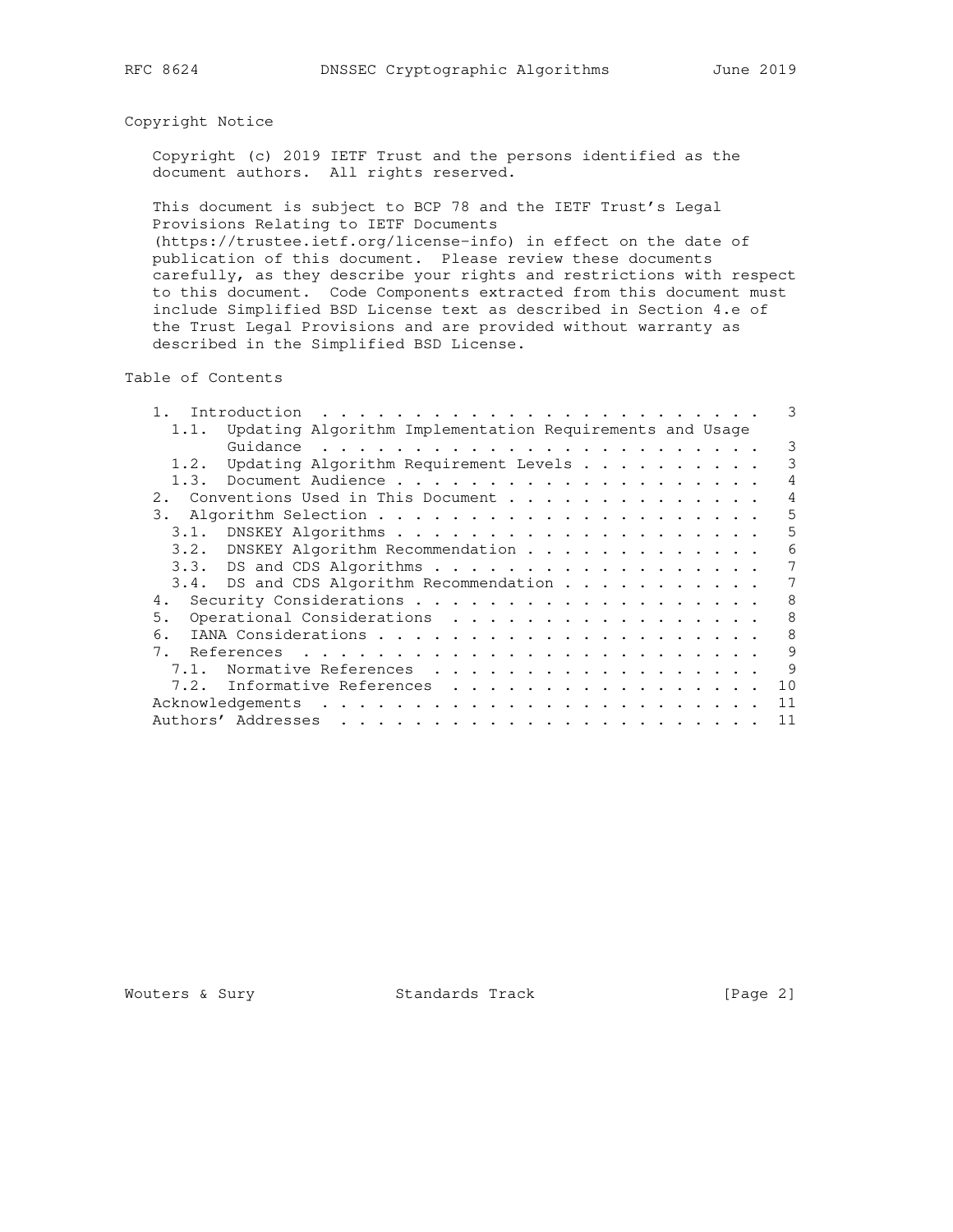## 1. Introduction

 The DNSSEC signing algorithms are defined by various RFCs, including [RFC4034], [RFC5155], [RFC5702], [RFC5933], [RFC6605], and [RFC8080]. DNSSEC is used to provide authentication of data. To ensure interoperability, a set of "mandatory-to-implement" DNSKEY algorithms are defined. This document obsoletes [RFC6944].

# 1.1. Updating Algorithm Implementation Requirements and Usage Guidance

 The field of cryptography evolves continuously. New, stronger algorithms appear, and existing algorithms are found to be less secure than originally thought. Attacks previously thought to be computationally infeasible become more accessible as the available computational resources increase. Therefore, algorithm implementation requirements and usage guidance need to be updated from time to time to reflect the new reality. The choices for algorithms must be conservative to minimize the risk of algorithm compromise.

### 1.2. Updating Algorithm Requirement Levels

 The mandatory-to-implement algorithm of tomorrow should already be available in most implementations of DNSSEC by the time it is made mandatory. This document attempts to identify and introduce those algorithms for future mandatory-to-implement status. There is no guarantee that algorithms in use today will become mandatory in the future. Published algorithms are continuously subjected to cryptographic attack and may become too weak or even be completely broken before this document is updated.

 This document only provides recommendations with respect to mandatory-to-implement algorithms or algorithms so weak that they cannot be recommended. Any algorithm listed in the [DNSKEY-IANA] and [DS-IANA] registries that are not mentioned in this document MAY be implemented. For clarification and consistency, an algorithm will be specified as MAY in this document only when it has been downgraded from a MUST or a RECOMMENDED to a MAY.

 Although this document's primary purpose is to update algorithm recommendations to keep DNSSEC authentication secure over time, it also aims to do so in such a way that DNSSEC implementations remain interoperable. DNSSEC interoperability is addressed by an incremental introduction or deprecation of algorithms.

 [RFC2119] considers the term SHOULD equivalent to RECOMMENDED, and SHOULD NOT equivalent to NOT RECOMMENDED. The authors of this document have chosen to use the terms RECOMMENDED and NOT

Wouters & Sury Standards Track [Page 3]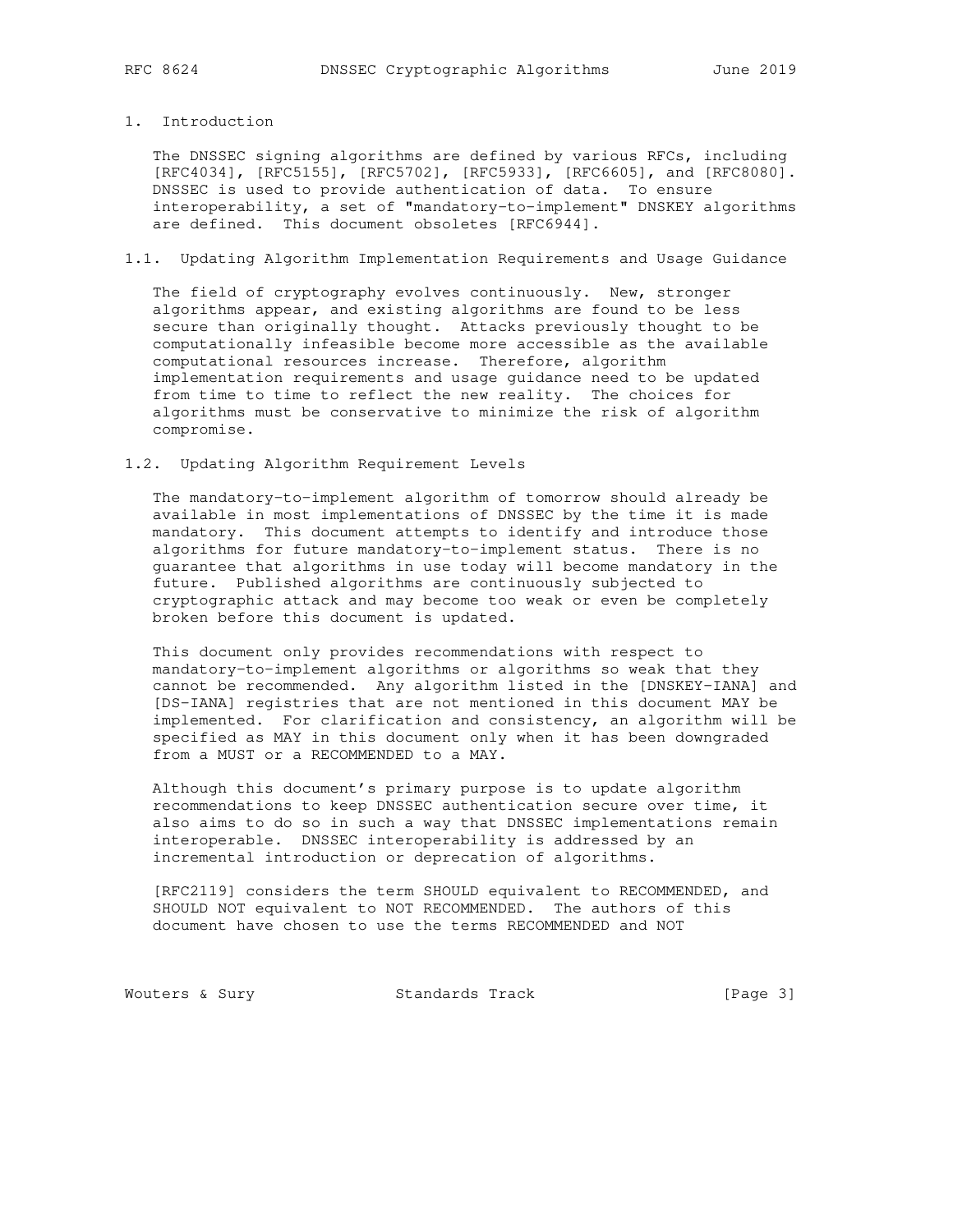RECOMMENDED, as this more clearly expresses the intent to implementers.

 It is expected that deprecation of an algorithm will be performed gradually in a series of updates to this document. This provides time for various implementations to update their implemented algorithms while remaining interoperable. Unless there are strong security reasons, an algorithm is expected to be downgraded from MUST to NOT RECOMMENDED or MAY, instead of to MUST NOT. Similarly, an algorithm that has not been mentioned as mandatory-to-implement is expected to be introduced with a RECOMMENDED instead of a MUST.

 Since the effect of using an unknown DNSKEY algorithm is that the zone is treated as insecure, it is recommended that algorithms downgraded to NOT RECOMMENDED or lower not be used by authoritative nameservers and DNSSEC signers to create new DNSKEYs. This will allow for deprecated algorithms to become less and less common over time. Once an algorithm has reached a sufficiently low level of deployment, it can be marked as MUST NOT so that recursive resolvers can remove support for validating it.

 Recursive nameservers are encouraged to retain support for all algorithms not marked as MUST NOT.

1.3. Document Audience

 The recommendations of this document mostly target DNSSEC implementers, as implementations need to meet both high security expectations as well as high interoperability between various vendors and with different versions. Interoperability requires a smooth transition to more secure algorithms. This perspective may differ from that of a user who wishes to deploy and configure DNSSEC with only the safest algorithm. On the other hand, the comments and recommendations in this document are also expected to be useful for such users.

2. Conventions Used in This Document

 The key words "MUST", "MUST NOT", "REQUIRED", "SHALL", "SHALL NOT", "SHOULD", "SHOULD NOT", "RECOMMENDED", "NOT RECOMMENDED", "MAY", and "OPTIONAL" in this document are to be interpreted as described in BCP 14 [RFC2119] [RFC8174] when, and only when, they appear in all capitals, as shown here.

Wouters & Sury Standards Track [Page 4]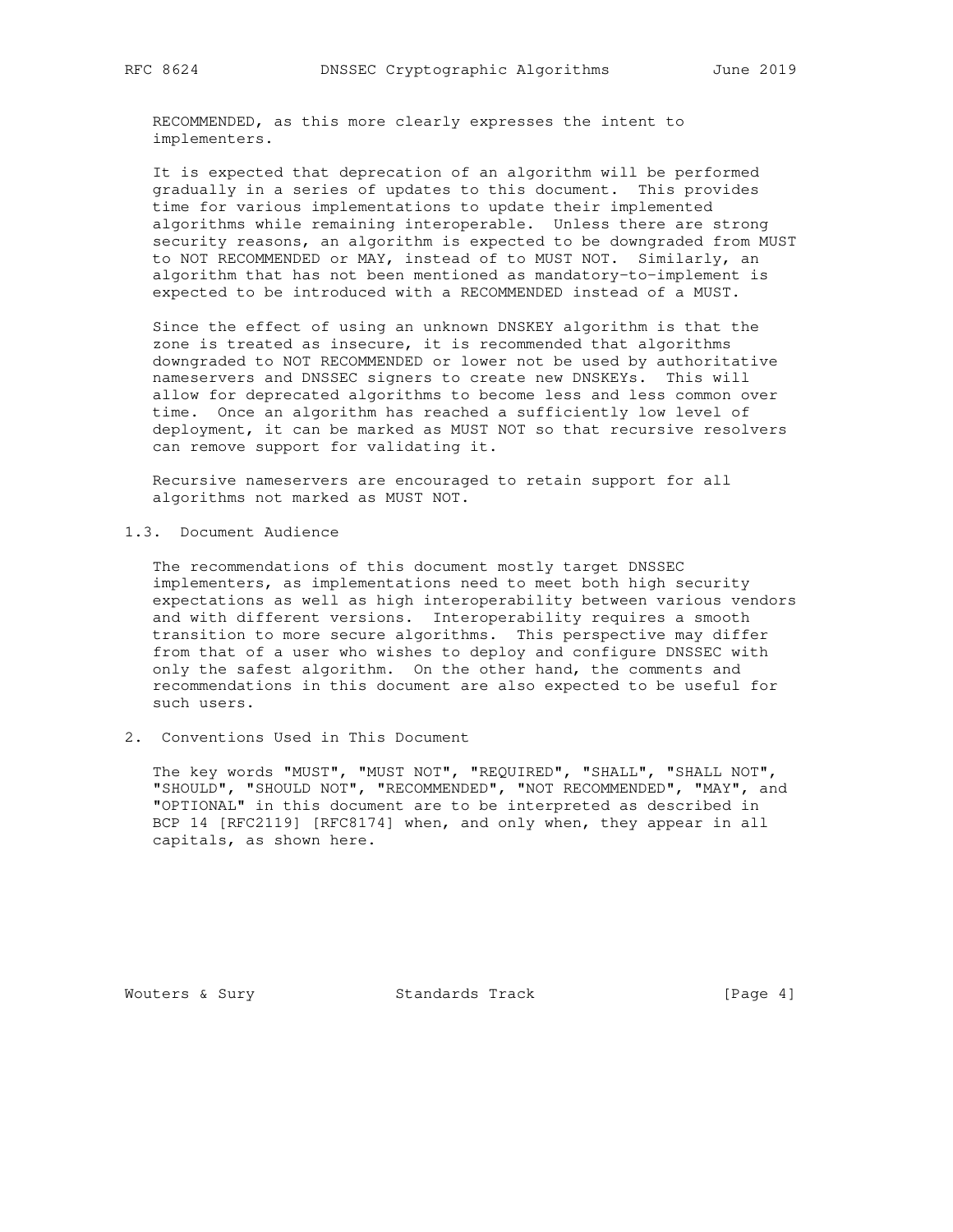### 3. Algorithm Selection

#### 3.1. DNSKEY Algorithms

 The following table lists the implementation recommendations for DNSKEY algorithms [DNSKEY-IANA].

| Number         | Mnemonics          | DNSSEC Signing  | DNSSEC Validation |
|----------------|--------------------|-----------------|-------------------|
|                | RSAMD5             | MUST NOT        | MUST NOT          |
|                | <b>DSA</b>         | MUST NOT        | MUST NOT          |
| 5              | RSASHA1            | NOT RECOMMENDED | MUST              |
| 6              | DSA-NSEC3-SHA1     | MUST NOT        | MUST NOT          |
|                | RSASHA1-NSEC3-SHA1 | NOT RECOMMENDED | MUST              |
| 8              | RSASHA256          | MUST            | MUST              |
| 1 <sub>0</sub> | RSASHA512          | NOT RECOMMENDED | MUST              |
| 12             | ECC-GOST           | MUST NOT        | MAY               |
| 13             | ECDSAP256SHA256    | MUST            | MUST              |
| 14             | ECDSAP384SHA384    | MAY             | RECOMMENDED       |
| 1.5            | ED25519            | RECOMMENDED     | RECOMMENDED       |
| 16             | ED448              | MAY             | RECOMMENDED       |

 RSAMD5 is not widely deployed, and there is an industry-wide trend to deprecate MD5 usage.

 RSASHA1 and RSASHA1-NSEC3-SHA1 are widely deployed, although the zones deploying it are recommended to switch to ECDSAP256SHA256 as there is an industry-wide trend to move to elliptic curve cryptography. RSASHA1 does not support NSEC3. RSASHA1-NSEC3-SHA1 can be used with or without NSEC3.

 DSA and DSA-NSEC3-SHA1 are not widely deployed and are vulnerable to private key compromise when generating signatures using a weak or compromised random number generator.

 RSASHA256 is widely used and considered strong. It has been the default algorithm for a number of years and is now slowly being replaced with ECDSAP256SHA256 due to its shorter key and signature size, resulting in smaller DNS packets.

 RSASHA512 is NOT RECOMMENDED for DNSSEC signing because it has not seen wide deployment, but there are some deployments; hence, DNSSEC validation MUST implement RSASHA512 to ensure interoperability. There is no significant difference in cryptographic strength between RSASHA512 and RSASHA256; therefore, use of RSASHA512 is discouraged

Wouters & Sury **Standards Track** [Page 5]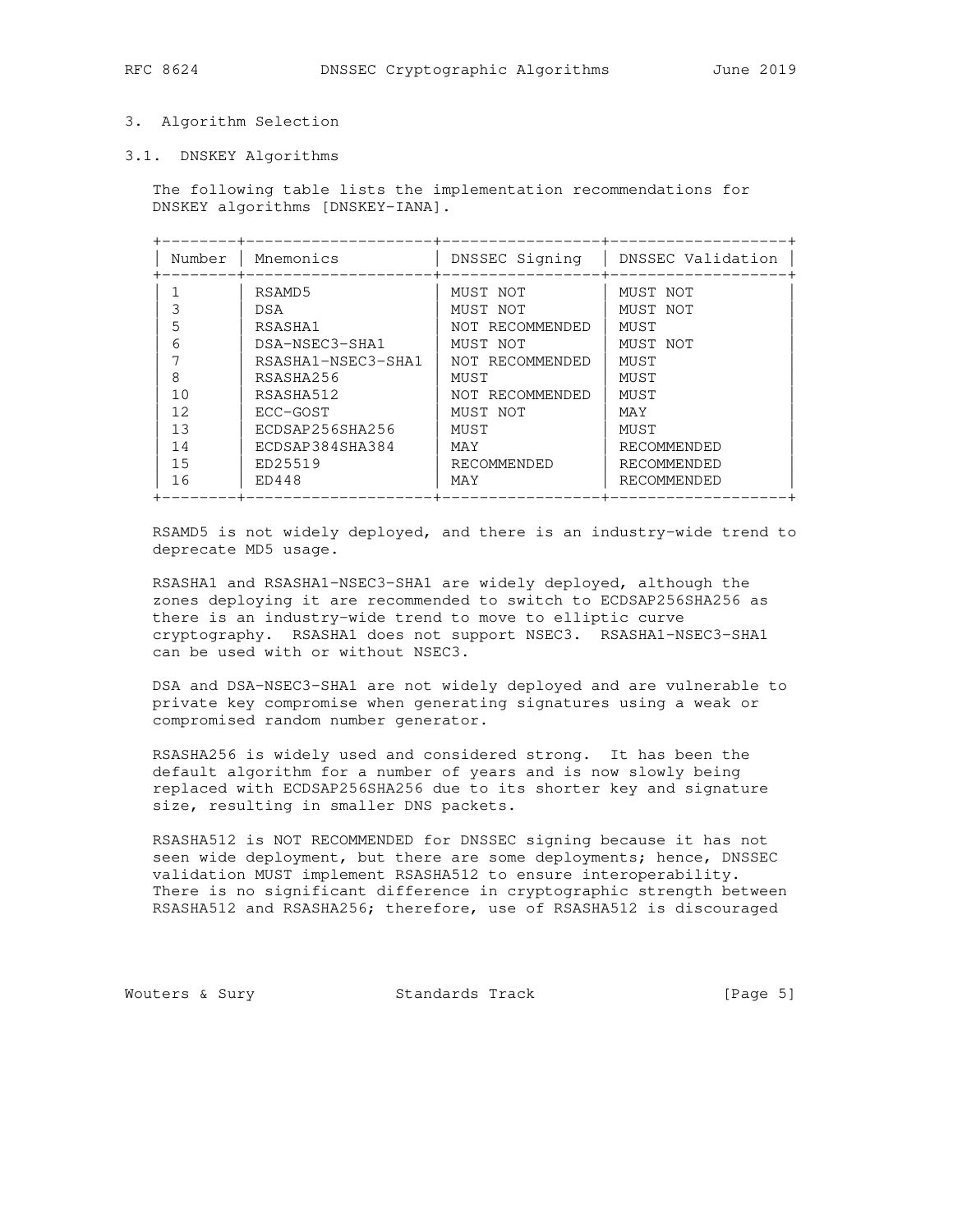as it will only make deprecation of older algorithms harder. People who wish to use a cryptographically stronger algorithm should switch to elliptic curve cryptography algorithms.

 ECC-GOST (GOST R 34.10-2001) has been superseded by GOST R 34.10-2012 in [RFC7091]. GOST R 34.10-2012 hasn't been standardized for use in DNSSEC.

 ECDSAP256SHA256 provides more cryptographic strength with a shorter signature length than either RSASHA256 or RSASHA512. ECDSAP256SHA256 has been widely deployed; therefore, it is now at MUST level for both validation and signing. It is RECOMMENDED to use the deterministic digital signature generation procedure of the Elliptic Curve Digital Signature Algorithm (ECDSA), specified in [RFC6979], when implementing ECDSAP256SHA256 (and ECDSAP384SHA384).

 ECDSAP384SHA384 shares the same properties as ECDSAP256SHA256 but offers a modest security advantage over ECDSAP256SHA256 (192 bits of strength versus 128 bits). For most DNSSEC applications, ECDSAP256SHA256 should be satisfactory and robust for the foreseeable future and is therefore recommended for signing. While it is unlikely for a DNSSEC use case requiring 192-bit security strength to arise, ECDSA384SHA384 is provided for such applications, and it MAY be used for signing in these cases.

 ED25519 and ED448 use the Edwards-curve Digital Security Algorithm (EdDSA). There are three main advantages of EdDSA: it does not require the use of a unique random number for each signature, there are no padding or truncation issues as with ECDSA, and it is more resilient to side-channel attacks. Furthermore, EdDSA cryptography is less prone to implementation errors ([RFC8032], [RFC8080]). It is expected that ED25519 will become the future RECOMMENDED default algorithm once there's enough support for this algorithm in the deployed DNSSEC validators.

## 3.2. DNSKEY Algorithm Recommendation

 Due to the industry-wide trend towards elliptic curve cryptography, ECDSAP256SHA256 is the RECOMMENDED DNSKEY algorithm for use by new DNSSEC deployments, and users of RSA-based algorithms SHOULD upgrade to ECDSAP256SHA256.

Wouters & Sury Standards Track [Page 6]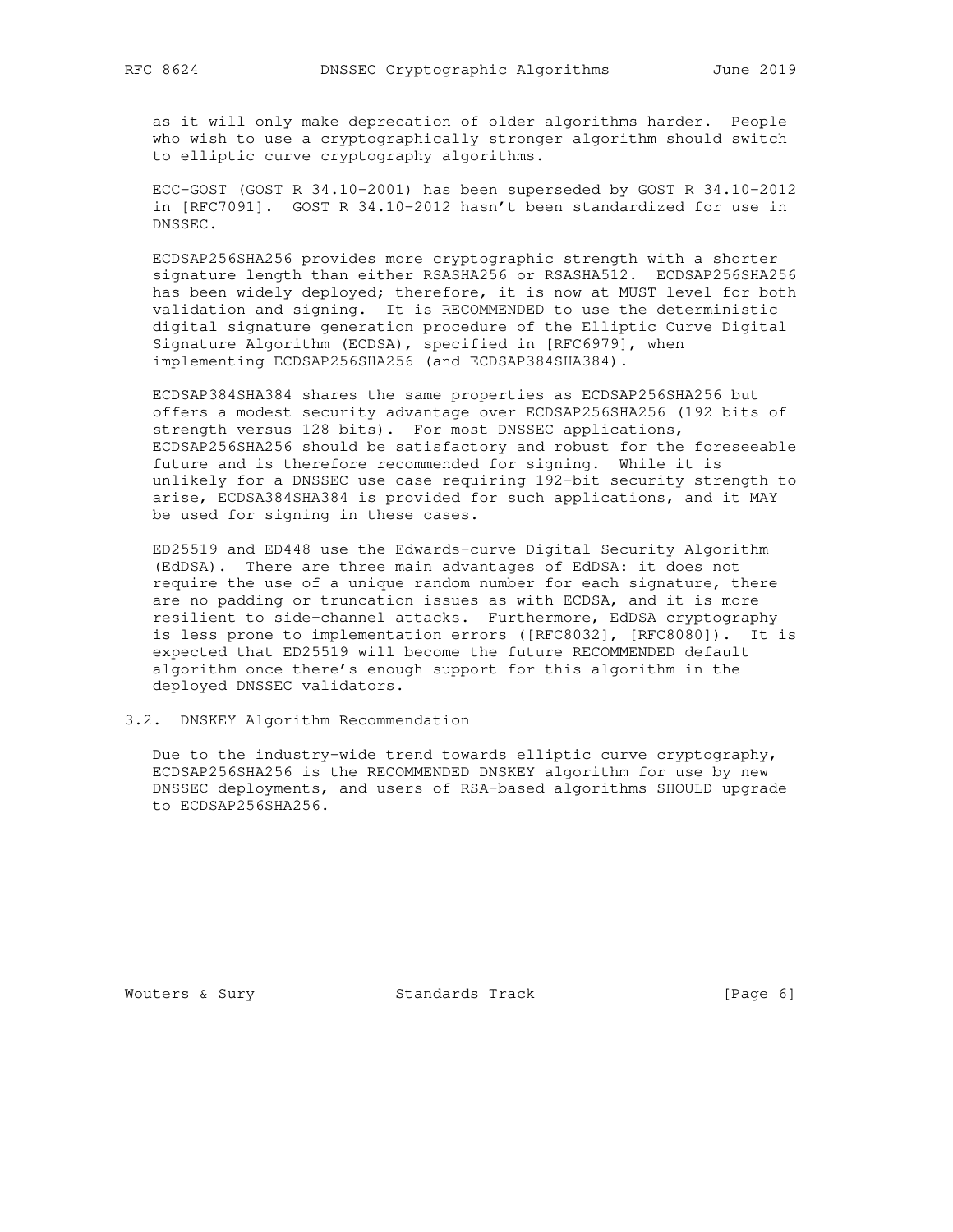# 3.3. DS and CDS Algorithms

 The following table lists the recommendations for Delegation Signer Digest Algorithms [DS-IANA]. These recommendations also apply to the Child Delegation Signer (CDS) RRTYPE as specified in [RFC7344].

| Number | Mnemonics       | DNSSEC Delegation | DNSSEC Validation |
|--------|-----------------|-------------------|-------------------|
|        | NULL (CDS only) | MUST NOT [*]      | MUST NOT [*]      |
|        | $SHA-1$         | MUST NOT          | MUST              |
|        | $SHA-256$       | MUST              | MUST              |
|        | GOST R 34.11-94 | MUST NOT          | MAY               |
|        | $SHA-384$       | MAY               | RECOMMENDED       |

 [\*] - This is a special type of CDS record signaling removal of DS at the parent in [RFC8078].

NULL is a special case; see [RFC8078].

 SHA-1 is still widely used for Delegation Signer (DS) records, so validators MUST implement validation, but it MUST NOT be used to generate new DS and CDS records (see "Operational Considerations" for caveats when upgrading from the SHA-1 to SHA-256 DS algorithm.)

SHA-256 is widely used and considered strong.

 GOST R 34.11-94 has been superseded by GOST R 34.11-2012 in [RFC6986]. GOST R 34.11-2012 has not been standardized for use in DNSSEC.

 SHA-384 shares the same properties as SHA-256 but offers a modest security advantage over SHA-256 (384 bits of strength versus 256 bits). For most applications of DNSSEC, SHA-256 should be satisfactory and robust for the foreseeable future and is therefore recommended for DS and CDS records. While it is unlikely for a DNSSEC use case requiring 384-bit security strength to arise, SHA-384 is provided for such applications, and it MAY be used for generating DS and CDS records in these cases.

3.4. DS and CDS Algorithm Recommendation

 An operational recommendation for new and existing deployments: SHA-256 is the RECOMMENDED DS and CDS algorithm.

Wouters & Sury **Standards Track** [Page 7]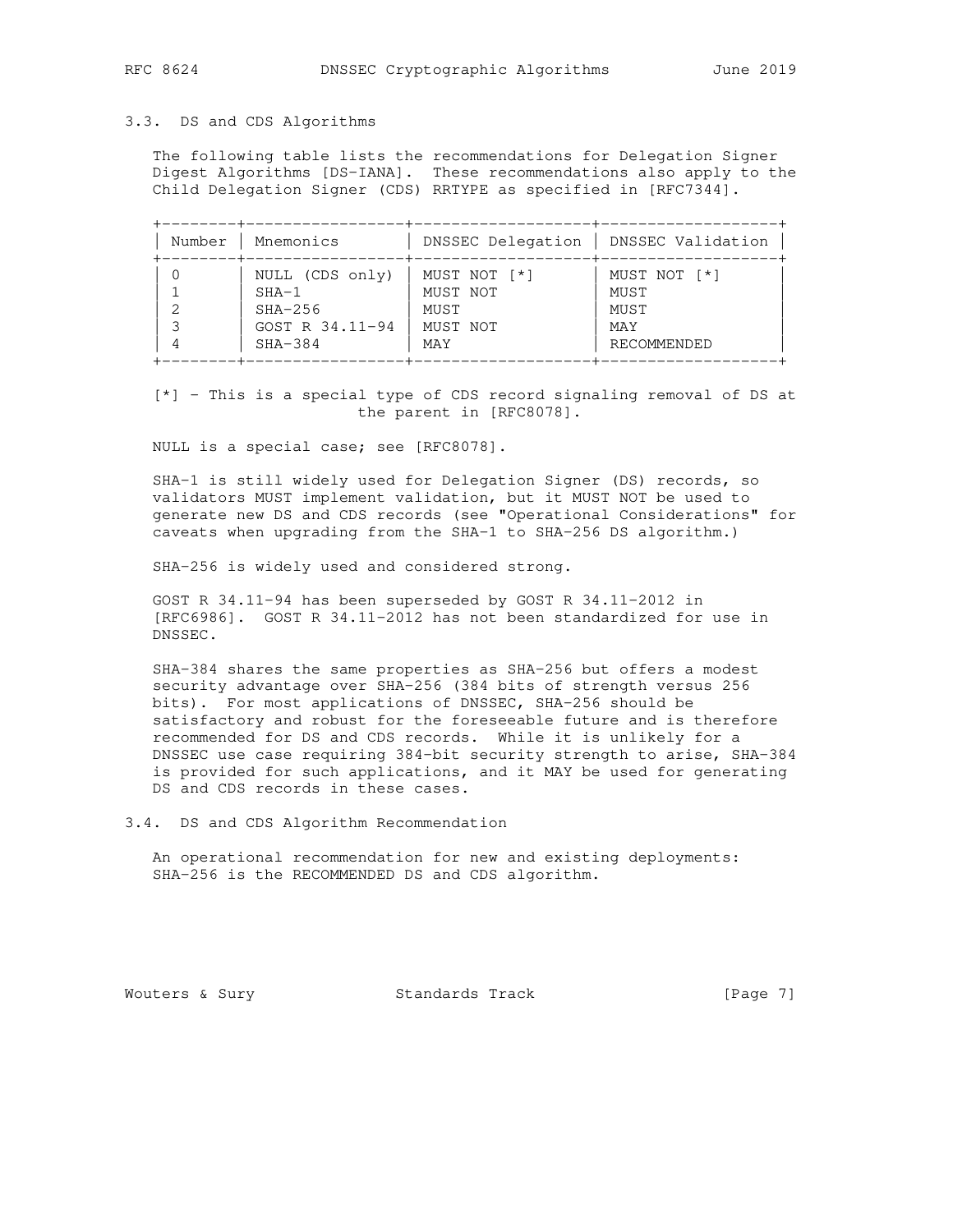# 4. Security Considerations

 The security of cryptographic systems depends on both the strength of the cryptographic algorithms chosen and the strength of the keys used with those algorithms. The security also depends on the engineering of the protocol used by the system to ensure that there are no non cryptographic ways to bypass the security of the overall system.

 This document concerns itself with the selection of cryptographic algorithms for use in DNSSEC, specifically with the selection of "mandatory-to-implement" algorithms. The algorithms identified in this document as MUST or RECOMMENDED to implement are not known to be broken (in the cryptographic sense) at the current time, and cryptographic research so far leads us to believe that they are likely to remain secure into the foreseeable future. However, this isn't necessarily forever, and it is expected that new revisions of this document will be issued from time to time to reflect the current best practices in this area.

 Retiring an algorithm too soon would result in a zone (signed with a retired algorithm) being downgraded to the equivalent of an unsigned zone. Therefore, algorithm deprecation must be done very slowly and only after careful consideration and measurement of its use.

5. Operational Considerations

 DNSKEY algorithm rollover in a live zone is a complex process. See [RFC6781] and [RFC7583] for guidelines on how to perform algorithm rollovers.

 DS algorithm rollover in a live zone is also a complex process. Upgrading an algorithm at the same time as rolling a new Key Signing Key (KSK) will lead to DNSSEC validation failures. Administrators MUST complete the process of the DS algorithm upgrade before starting a rollover process for a new KSK.

6. IANA Considerations

This document has no IANA actions.

Wouters & Sury Standards Track [Page 8]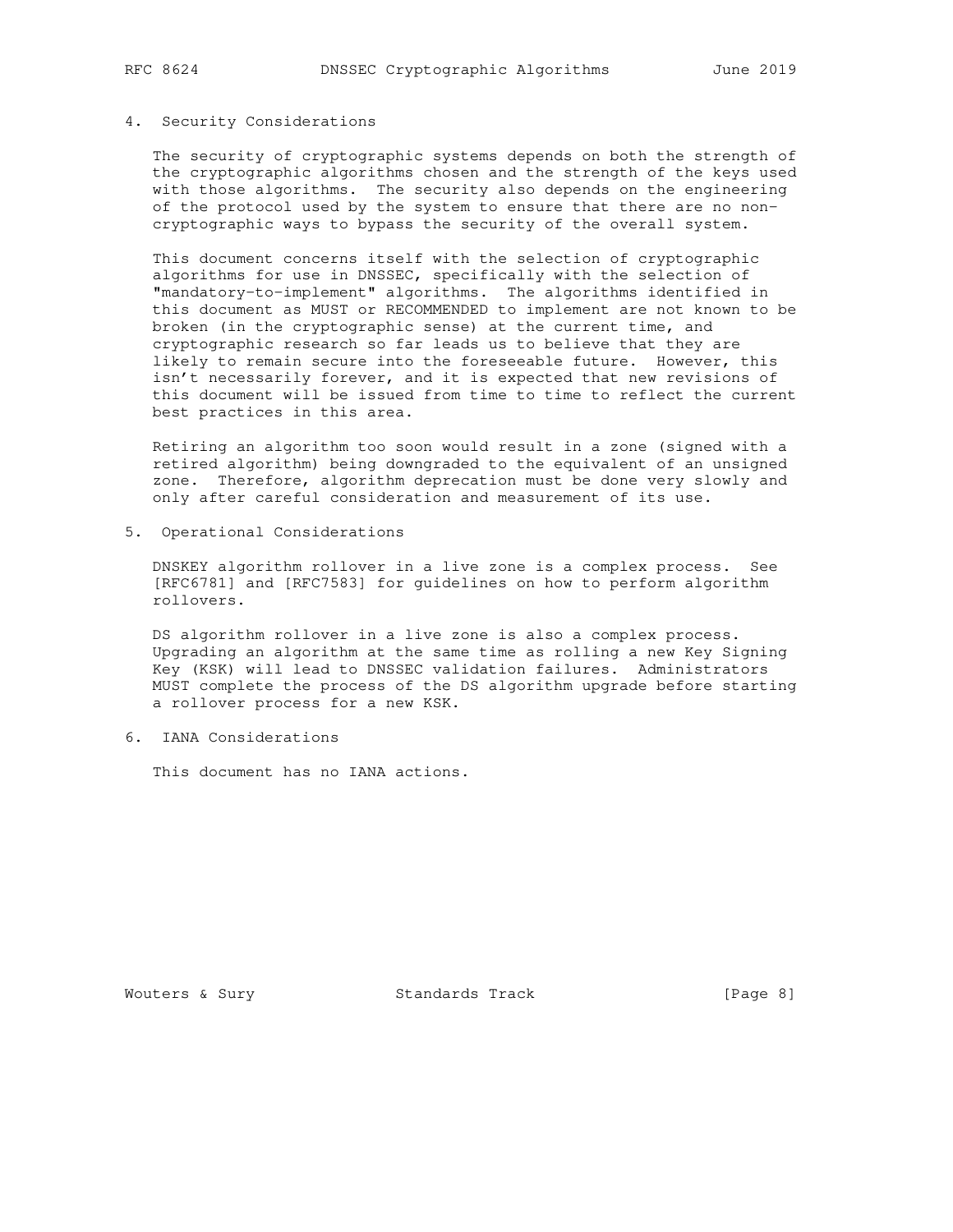# 7. References

- 7.1. Normative References
	- [RFC2119] Bradner, S., "Key words for use in RFCs to Indicate Requirement Levels", BCP 14, RFC 2119, DOI 10.17487/RFC2119, March 1997, <https://www.rfc-editor.org/info/rfc2119>.
	- [RFC4034] Arends, R., Austein, R., Larson, M., Massey, D., and S. Rose, "Resource Records for the DNS Security Extensions", RFC 4034, DOI 10.17487/RFC4034, March 2005, <https://www.rfc-editor.org/info/rfc4034>.
	- [RFC5155] Laurie, B., Sisson, G., Arends, R., and D. Blacka, "DNS Security (DNSSEC) Hashed Authenticated Denial of Existence", RFC 5155, DOI 10.17487/RFC5155, March 2008, <https://www.rfc-editor.org/info/rfc5155>.
	- [RFC5702] Jansen, J., "Use of SHA-2 Algorithms with RSA in DNSKEY and RRSIG Resource Records for DNSSEC", RFC 5702, DOI 10.17487/RFC5702, October 2009, <https://www.rfc-editor.org/info/rfc5702>.
	- [RFC6605] Hoffman, P. and W. Wijngaards, "Elliptic Curve Digital Signature Algorithm (DSA) for DNSSEC", RFC 6605, DOI 10.17487/RFC6605, April 2012, <https://www.rfc-editor.org/info/rfc6605>.
	- [RFC6979] Pornin, T., "Deterministic Usage of the Digital Signature Algorithm (DSA) and Elliptic Curve Digital Signature Algorithm (ECDSA)", RFC 6979, DOI 10.17487/RFC6979, August 2013, <https://www.rfc-editor.org/info/rfc6979>.
	- [RFC6986] Dolmatov, V., Ed. and A. Degtyarev, "GOST R 34.11-2012: Hash Function", RFC 6986, DOI 10.17487/RFC6986, August 2013, <https://www.rfc-editor.org/info/rfc6986>.
	- [RFC7344] Kumari, W., Gudmundsson, O., and G. Barwood, "Automating DNSSEC Delegation Trust Maintenance", RFC 7344, DOI 10.17487/RFC7344, September 2014, <https://www.rfc-editor.org/info/rfc7344>.
	- [RFC8032] Josefsson, S. and I. Liusvaara, "Edwards-Curve Digital Signature Algorithm (EdDSA)", RFC 8032, DOI 10.17487/RFC8032, January 2017, <https://www.rfc-editor.org/info/rfc8032>.

Wouters & Sury **Standards Track** [Page 9]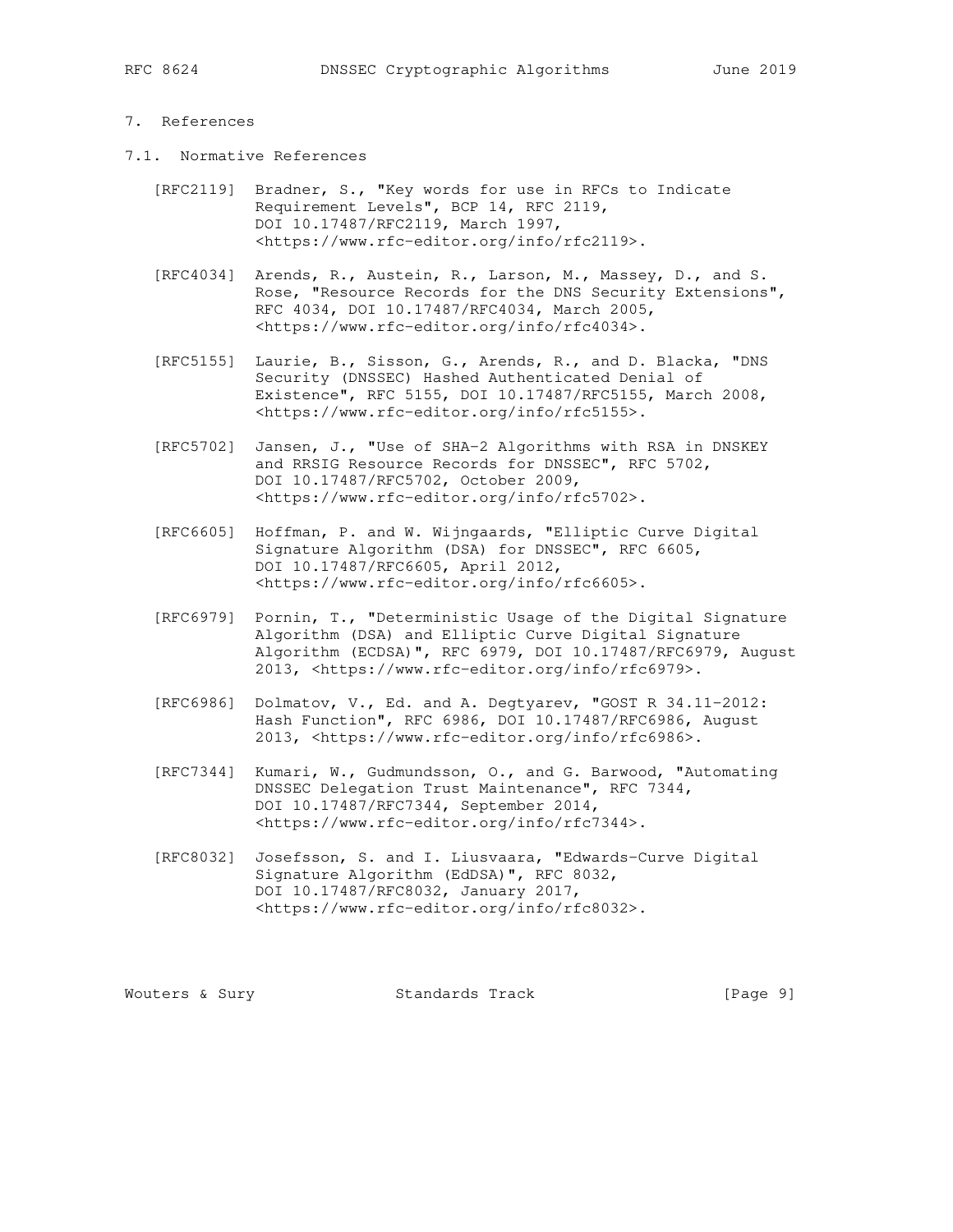- [RFC8078] Gudmundsson, O. and P. Wouters, "Managing DS Records from the Parent via CDS/CDNSKEY", RFC 8078, DOI 10.17487/RFC8078, March 2017, <https://www.rfc-editor.org/info/rfc8078>.
- [RFC8080] Sury, O. and R. Edmonds, "Edwards-Curve Digital Security Algorithm (EdDSA) for DNSSEC", RFC 8080, DOI 10.17487/RFC8080, February 2017, <https://www.rfc-editor.org/info/rfc8080>.
- [RFC8174] Leiba, B., "Ambiguity of Uppercase vs Lowercase in RFC 2119 Key Words", BCP 14, RFC 8174, DOI 10.17487/RFC8174, May 2017, <https://www.rfc-editor.org/info/rfc8174>.
- 7.2. Informative References
	- [RFC5933] Dolmatov, V., Ed., Chuprina, A., and I. Ustinov, "Use of GOST Signature Algorithms in DNSKEY and RRSIG Resource Records for DNSSEC", RFC 5933, DOI 10.17487/RFC5933, July 2010, <https://www.rfc-editor.org/info/rfc5933>.
	- [RFC6781] Kolkman, O., Mekking, W., and R. Gieben, "DNSSEC Operational Practices, Version 2", RFC 6781, DOI 10.17487/RFC6781, December 2012, <https://www.rfc-editor.org/info/rfc6781>.
	- [RFC6944] Rose, S., "Applicability Statement: DNS Security (DNSSEC) DNSKEY Algorithm Implementation Status", RFC 6944, DOI 10.17487/RFC6944, April 2013, <https://www.rfc-editor.org/info/rfc6944>.
	- [RFC7091] Dolmatov, V., Ed. and A. Degtyarev, "GOST R 34.10-2012: Digital Signature Algorithm", RFC 7091, DOI 10.17487/RFC7091, December 2013, <https://www.rfc-editor.org/info/rfc7091>.
	- [RFC7583] Morris, S., Ihren, J., Dickinson, J., and W. Mekking, "DNSSEC Key Rollover Timing Considerations", RFC 7583, DOI 10.17487/RFC7583, October 2015, <https://www.rfc-editor.org/info/rfc7583>.

[DNSKEY-IANA]

```
 IANA, "Domain Name System Security (DNSSEC) Algorithm
Numbers",
<http://www.iana.org/assignments/dns-sec-alg-numbers>.
```
Wouters & Sury Standards Track [Page 10]